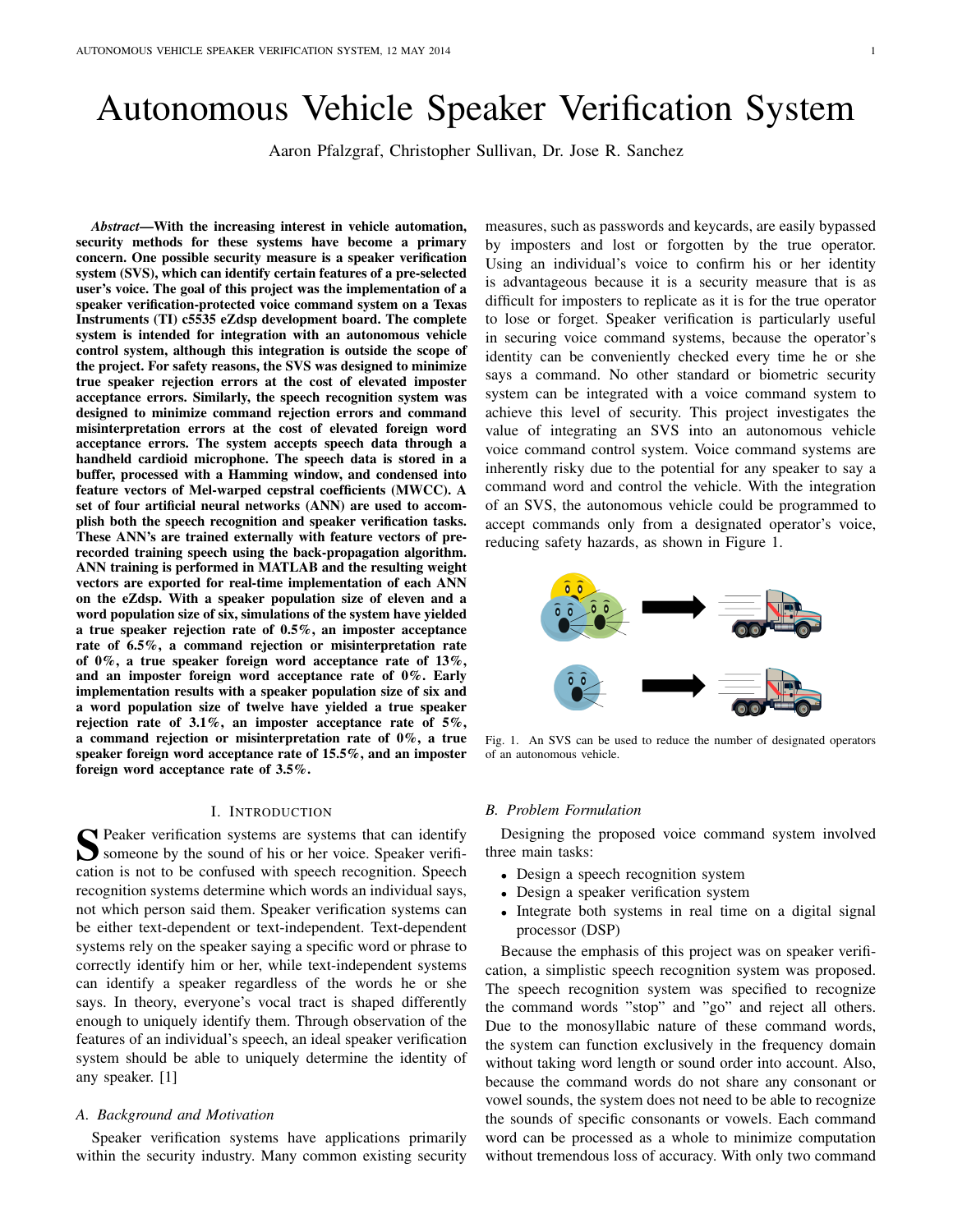words, the speaker verification system could be designed as a text-dependent system without too much added computational burden in the implementation stage. Text-dependent systems are generally more accurate than text-independent systems because they only need to be responsible for determining differences in the way different people say the same word. The final system was designed to accept audio from a microphone, buffer the audio for processing, apply the recognition and verification systems to the buffered audio in series, and output a final command score used to determine whether to set or clear a command flag internal to the DSP. Upon integration with an autonomous vehicle controller, this command flag would be the only necessary communication between the DSP and the vehicle.

## *C. System Specifications*

The following system specifications were decided upon:

- True speaker rejection rate under 1%
- Imposter acceptance rate preferably beneath 2%
- Command rejection and misinterpretation rate under 1%
- Maximum of 50 ms delay between spoken command and command flag handling
- System functional in environments with mild background noise



Fig. 2. Continuous audio data from a microphone is processed by a Digital Signal Processor (DSP) to perform speech recognition and speaker verification tasks.

Figure-2 shows an overall block diagram for the system. The user speaks a command word into a microphone. The microphone used for the final implementation is an AKG D5 dynamic microphone. This microphone was chosen for its cardioid pickup pattern and close distance of operation. Without any noise cancellation software or hardware, a microphone largely unaffected by ambient noise was a requirement of the system. The user's speech is passed through a PreSonus AudioBox USB pre-amplifier for volume control and read at an 8 kSamples/s sampling rate. The processing of the data was performed, in C, on an eZdsp5535 development board (Texas Instruments, Dallas, TX). Each block inside of the DSP, shown in Figure 2, was tested in MATLAB<sup>®</sup> (Mathworks,Natick,MA) before implementation in C.

## *A. Pre-processing*

The first task to be performed in software is pre-processing. The pre-processing block buffers the continuous stream of incoming audio data into 25 ms frames with 50% overlap. With an 8 kSamples/s sampling rate, the 25 ms buffer only fills 200 memory locations in the DSP while remaining capable

of accurately representing frequency content as low as 40 Hz. This buffer length is a good tradeoff between memory efficiency and frequency appropriateness for human speech processing. Utilizing 50% overlap between subsequent audio frames effectively doubles the amount of data that describes each spoken word without needing to increase the sampling rate or the syllable length of the command words. Figure 3 demonstrates the overlapping frames technique.

When an audio frame is detected to be full, the preprocessing block checks to see if the audio data present in the frame is loud enough to potentially contain speech before allowing the frame to be processed further. This increases the computational efficiency of the system. The system rejects any audio frame with a maximum amplitude less than one sixteenth of the maximum amplitude that can be represented by the fixed point DSP. This value is computationally efficient in a fixed point system because it is a power of two, and it was determined experimentally to be a good cut-off threshold for the D5 microphone in most ambient conditions.

To regulate the amplitude of the audio buffer, the preprocessing block normalizes any audio frame loud enough to potentially contain speech data so that the maximum amplitude contained in the frame is represented by the maximum possible amplitude. This mitigates the effect of the operator standing at different distances from the microphone and speaking at different volume levels. This mitigation comes at the cost of amplitude data loss across different audio frames from the same spoken command word. This has the potential to reduce the overall accuracy of the system, but this method was the most computationally efficient way for the system to handle volume discrepancies. It cannot perfectly eliminate volume error, however, because changes in distance from the microphone and speech volume affect the frequency content of the recorded audio.

After amplitude normalization, a Hamming window is applied to any non-silent 25 ms audio frame. A Hamming window is described by the following expression in the time domain:

$$
w(n) = \alpha + \beta \cos\left(\frac{2\pi n}{N}\right), \quad \alpha = 0.54 \text{ and } \beta = 0.46. \tag{1}
$$

The Hamming window was chosen for its ability to apply frequency coloration evenly throughout the spectrum. The Hamming window has the following characteristics: main lobe width of 1.3 frequency bins, first side-lobe attenuation of -42 dB, and side-lobe roll-off of -20 dB/decade. The window's relatively narrow main lobe prevents excessive frequency smearing, while its artificially lowered first side-lobe amplitude prevents the first side-lobe from contributing noticeably more to the total frequency coloration than the other sidelobes.

## *B. Feature Extraction*

Feature extraction seeks to represent a frame of audio in a computationally efficient manner that clearly emphasizes distinctive characteristics of the speaker's voice. Most real time feature extraction techniques focus on representing the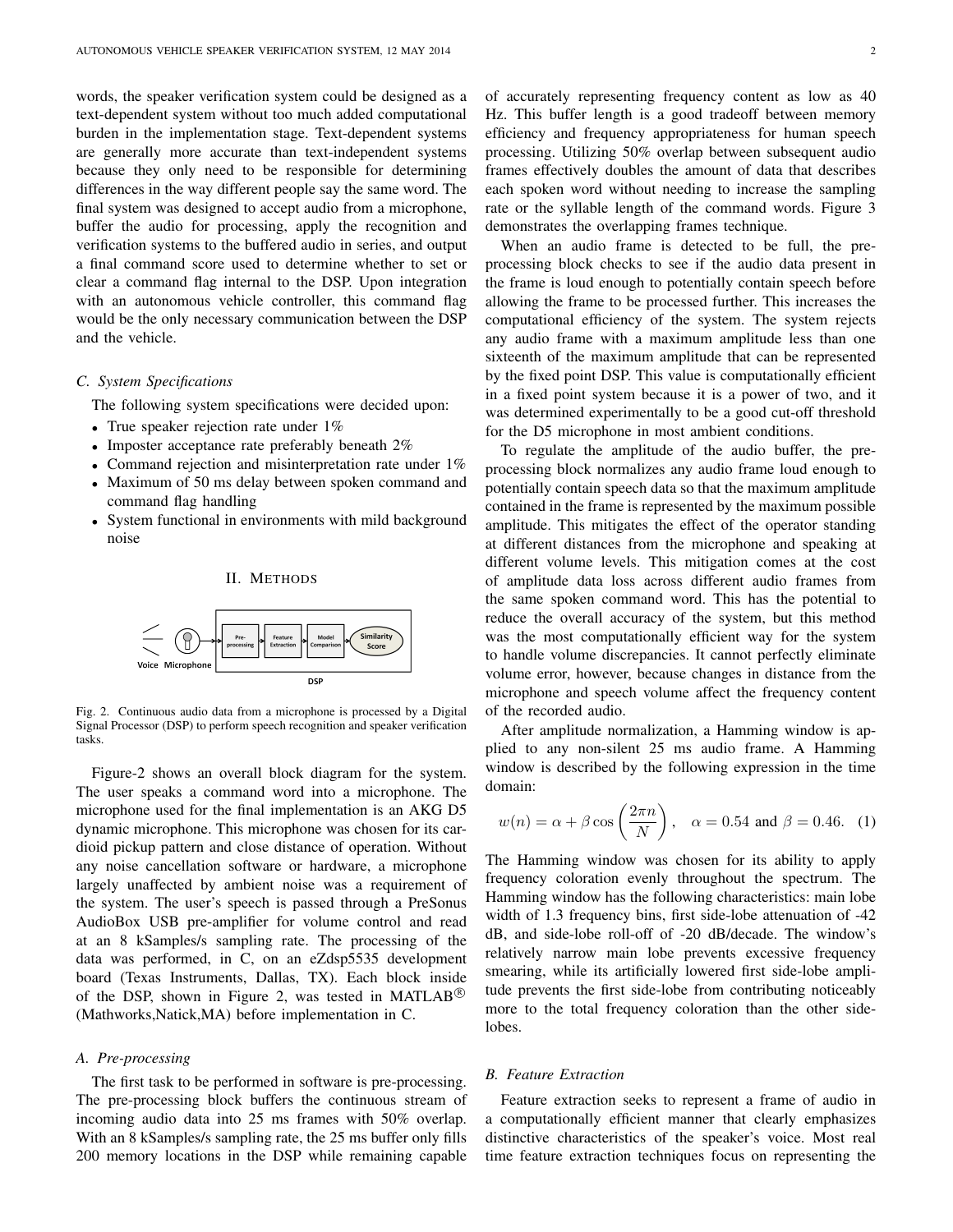

Fig. 3. The pre-processing block buffers continuous audio input into 25 ms frames with 50% frame overlap.



Fig. 4. The Hamming window in the time and frequency domains.

frequency content of the voice. Such techniques include linear predictive coding (LPC) coefficient extraction and Melwarped cepstral coefficient (MWCC) extraction. This system uses MWCC extraction due to the popularity of MWCC's in modern speech recognition and speaker verification systems. [3] Each normalized and windowed audio frame is condensed into 15 MWCCs during feature extraction.

MWCCs are a measure of short-term power spectral density (PSD). Figure 5 details the MWCC extraction process. A 512 point Fast Fourier Transform (FFT) of the pre-processed audio frame is taken and multiplied by its complex conjugate to yield the PSD of the frame. The first 256 points of the PSD are summed into 32 Mel-warped triangular bins with 50% overlap. The 512-point FFT is necessary to ensure each triangular bin is described by at least three points. The number of bins is related to the number of desired MWCCs, so the selection of 15 MWCCs to describe each audio frame also helps ensure valid sized triangular bins. Due to the logarithmic warping of the Herz scale into the Mel scale, the triangular bins lower in the frequency spectrum are much narrower than those higher in the frequency spectrum. The relationship between the Mel scale and the Herz scale is described by the following equation:

$$
m = 2595 \log_{10} \left( 1 + \frac{f}{700} \right),\tag{2}
$$

where  $f$  is a frequency in Hertz and  $m$  is its Mel equivalent. Mel-warping is performed in order to mimic the frequency response of the human ear. Humans are very talented at identifying speakers by the sounds of their voices, so processing speech data as closely as possible to the way a human ear does is beneficial to system accuracy. After the PSD is collected into 32 Mel-warped triangular bins, the natural logarithm is performed on all 32 bin values. The Type II Discrete Cosine Transform (DCT-II or DCT) is performed on the resulting 32 values to remove the correlation between overlapping bin powers. The DCT-II is a computationally efficient inverse Fourier Transform using exclusively real numbers. The equation for the DCT-II is:

$$
X_k = \sum_{n=0}^{N-1} x_n \cos\left[\frac{\pi}{N}n(k+\frac{1}{2})\right] \quad k = 0, ..., N-1.
$$
 (3)

In this equation,  $X_k$  is the set of output MWCCs,  $x_n$  is the set of input bin powers,  $N$  is the total bin count of 32,  $n$  describes which bin power is being currently processed, and  $k$  describes which output value is being currently calculated. Out of the resulting 32 computed values, only 15 are kept to describe the audio frame. The DCT generates a symmetrical output, so the second half of the values can be discarded with no loss of information. Also, the first of the output values is closely related to the amplitude bias, or DC offset, of the given audio frame. The amplitude bias contains no useful information for either speech recognition or speaker verification systems, so the first value is also discarded. This results in a feature vector of 15 MWCC's. For a deeper explanation of MWCC calculations, consult [5].



Fig. 5. Flow chart for the Mel-warped cepstral coefficient calculation.

MWCCs are valuable features for performing speech recognition and verification, because they measure the total amplitude contribution of the frequencies present in the audio signal in a memory-efficient and easily separable way. For speech recognition, the MWCCs can be analyzed in terms of the frequencies associated with specific utterances. An utterance is a consonant or vowel sound. The command words "stop" and "go" are composed of several distinctive utterances that can be identified by their frequency content. For speaker verification, the MWCCs can be analyzed in terms of the frequencies associated with a specific speaker's vocal tract. The unique shape of every person's vocal tract contributes a certain frequency coloration to their speech which can be used to identify them. Changing which frequencies are used to differentiate between the calculated MWCCs can change which of the two tasks is being performed.

## *C. Model Comparison*

The model comparison software block accepts data that describes the input audio and compares this data against pregenerated models to perform speech recognition and speaker verification. The input data to this block is a set of MWCC vectors that ideally describe an entire spoken word. To pass a representative number of MWCC vectors into model comparison, the system must be able to store computed MWCCs in a buffer and determine when the operator's speech begins and ends. The MWCC storage buffer can store a maximum of sixty MWCC feature vectors. This number of feature vectors can represent a maximum of 0.75 s of audio. The minimum number of stored MWCC's necessary for the system to detect a spoken word is fifteen. This equates to 0.1875 s of audio. The MWCC buffer content is sent to the model comparison block when either all sixty buffer values fill up or the operator's speech falls silent for at least 75 ms between fifteen and sixty stored MWCC vectors. Model comparison itself is essentially a hyper-dimensional cluster analysis problem. The MWCC feature vectors plotted in 15-dimensional space would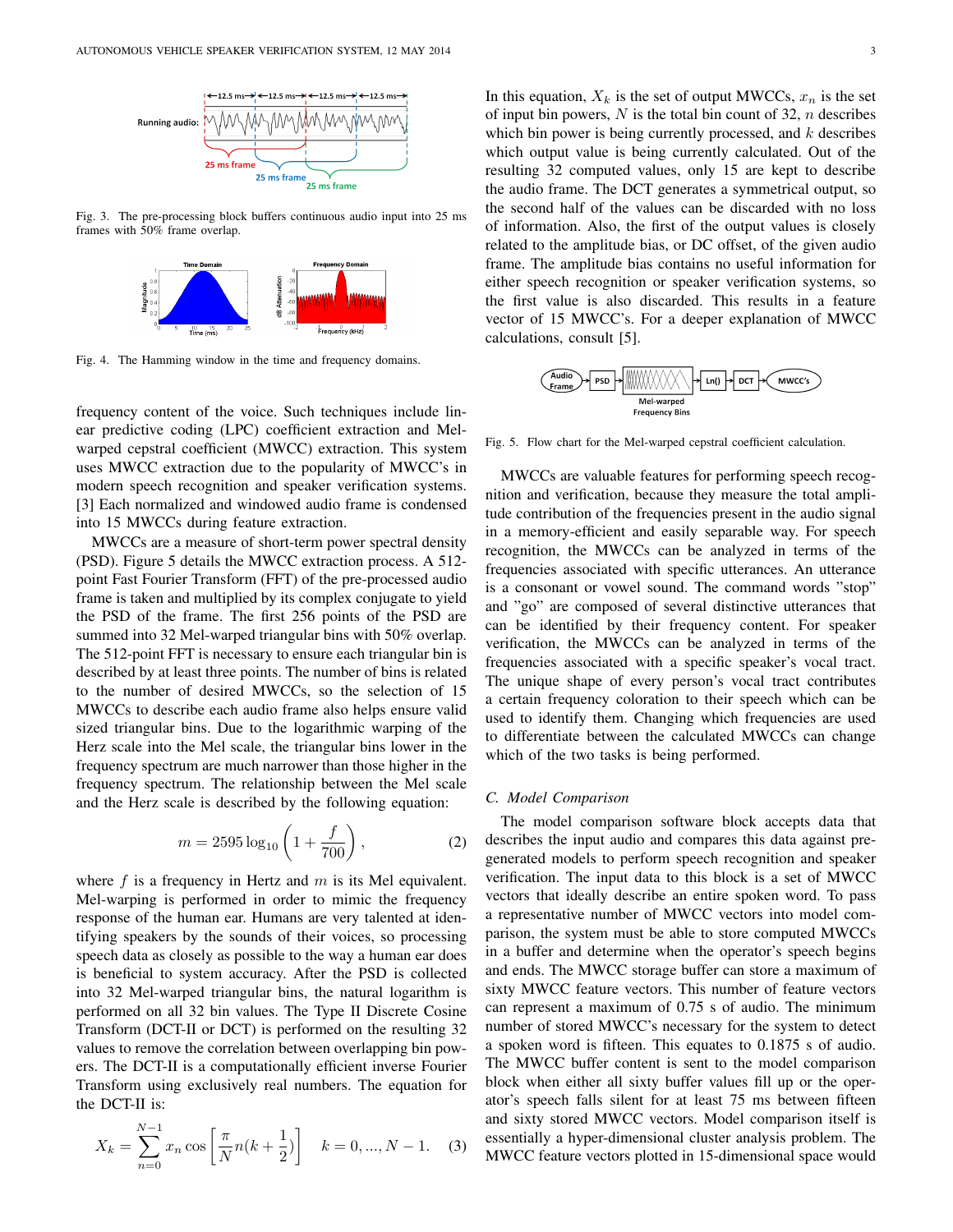form clusters that represent different utterances and speakers. Due to the highly non-linear separation of these clusters, artificial neural networks (ANNs) were selected to perform model comparison. ANNs use a complex series of weights, summations, and activation functions to perform universal function approximation by drawing partitions between clusters of data. Figure 6 shows a simple ANN layout. The weights, or gain blocks, associated with an ANN are calculated during its training stage. By feeding a set of training data into an ANN and iteratively modifying its weights so that the network output approaches desired values, the ANN can learn how to perform a certain task. Figure 7 shows the results of applying an ANN to a 2-dimensional cluster analysis problem. Four ANNs are used in this system to partition the MWCC data in a way that performs speech recognition and speaker verification. All four ANNs share the following structural characteristics:

- Fifteen input nodes to accept fifteen MWCCs
- Two hidden layers for computational efficiency and training feasibility
- Fifteen nodes per layer to avoid overflow or accuracy reduction during summation
- Hyperbolic tangent activation function to draw smooth partition lines between clusters
- Single output node to generate a similarity score between negative one and one

While the ANNs share the same structure for code memory efficiency, they are trained with different training data to perform different tasks. Two ANNs work in tandem to accomplish speech recognition. One of these ANNs outputs a score between negative one and one measuring the similarity between the input MWCC vectors and the word "go", while the other measures the similarity between the input vectors and the word "stop". The positive training data for these ANNs was the true speaker saying the corresponding correct command word, and the negative training data was this same true speaker saying the wrong command word and a collection of other invalid words. Using only takes of true speaker data to train the recognition system helps each ANN draw a specific and strong partition between the two true speaker command words to minimize true speaker rejection and command misinterpretation errors.

The second two ANNs each perform text-dependent speaker verification. These ANNs used the true speaker saying the corresponding correct command word as positive training and a set of imposters saying this command word as negative training data. The speaker population was different for simulation and implementation conditions due to availability of speakers. These populations are elaborated upon during the simulation and implementation results analyses. Splitting the system into four subsystems led to greater overall accuracy, because each ANN was trained to draw a very specific partition line between groupings of MWCC data. Trying to accomplish all four tasks with one ANN would have required a more complicated network structure and a more elaborate training process.

The ANNs are trained in MATLAB $^{\circledR}$  using speech data recorded at 8 kSamples/s with the microphone. The training process uses the back-propagation algorithm over one million



Fig. 6. ANN's can be trained to approximate any function no matter its linearity or complexity with a "spider web" network of node connections.

**ANN Partitions in 2D Cluster Analysis** 



Fig. 7. ANN's can draw partition lines between clusters of data. The method is as valid for the 15-dimensional feature space considered by the voice command system as it is for the 2-dimensional cluster analysis shown above.

iterations. The back-propagation equation for iterative weight adaptation is as follows [4]:

$$
\Delta w_i = \alpha (t - y) \varphi^{'} x_i,\tag{4}
$$

where  $w_i$  is the weight being adjusted,  $\alpha$  represents the learning rate of the system,  $y$  is the node output,  $t$  is the target node output,  $\varphi'$  is the derivative of the activation function, and  $x_i$  is the current node output. The learning rate,  $\alpha$  is a variable that ensures the stability of the system and determines how quickly the weights can change. The training of the system can be thought of as an optimization problem. The system attempts to follow the gradient of steepest descent of the error to minimize the error as quickly as possible. However, if the system follows this gradient of steepest descent into a local error minima, any additional small adaptation of the weight values will likely increase the total error. Such a circumstance may cause the training algorithm to get stuck in the local minima and stop calculating more optimal weight values. To correct this, an adaptive learning rate was implemented. The adaptive learning rate steadily increases  $\alpha$  during periods of weight adjustment inactivity so the system can stop following the same gradient of steepest descent. This helps the training algorithm swing out of local minima and follow new gradients of steepest descent to further optimize the weight values. Figure 8 shows graphically how adaptive learning assists the weight training.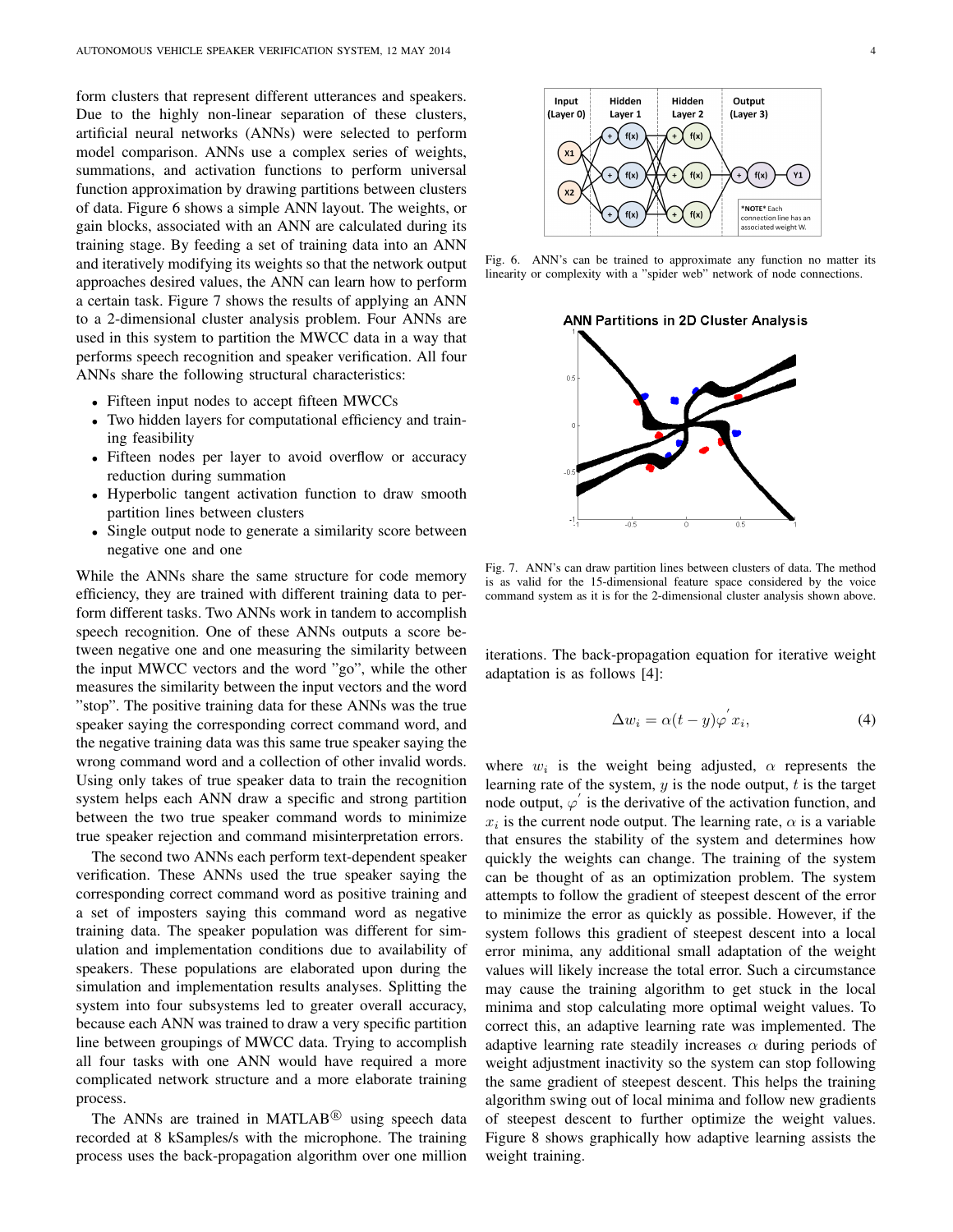

Fig. 8. Adaptive learning helps the training algorithm break out of periods of inactivity and continue to improve the ANN weights.

## *D. Scoring*

MWCC vector data is passed through the ANNs to generate similarity scores between negative one and one. Choosing the optimal score threshold for each ANN requires observation of typical and worst-case scores associated with several circumstances. The two recognition ANN score thresholds must be set low enough that typical true speaker valid command scores are well within the success range. Worst-case true speaker valid command scores should be very near the threshold so that the 1% command rejection and misinterpretation error specification can be met. Likewise, the threshold of the two speaker verification ANNs should be set to meet the 1% true speaker rejection specification while minimizing the imposter acceptance error. The optimal score thresholds for the DSPimplemented ANNs were found by passing each true speaker command word into the system twenty times and observing the worst case and average scores. The decision thresholds in use are:

- "Go" speaker recognition: 0.3052
- "Go" speaker verification: 0.6104
- "Stop" speech recognition: -0.2747
- "Stop" speaker verification: 0.3662

## *E. DSP Implementation Considerations*

The voice command system was implemented on a TI c5535 eZdsp development board for real time operation. The chosen DSP is a 16-bit system optimized for fixed-point math. It includes  $\frac{1}{8}$ " stereo input and output jacks for audio communication and 320 kBytes of on-chip memory. The board was chosen for its simplicity, ample onboard memory, audio processing capabilities, and compatibility with Code Composer Studio (Texas Instruments, Dallas, TX). Successfully implementing the system in real time on a fixed-point DSP required consideration of several error sources.

It is hugely inefficient to perform floating-point math on the fixed-point DSP. In order to represent fractional values, Q number format was necessary. This format allocates a certain number of bits of a variable to represent the variable's fractional component at the cost of reducing the maximum magnitude that the variable can store. A Q10 number, for example, has 10 bits of fractional precision and can only represent values with magnitudes between 32 and -32 (the six remaining magnitude bits can represent values between plus or minus 32 in two's complement format). This magnitude vs. precision tradeoff can cause substantial accuracy errors if not accounted for properly in software. Even when well accounted for, some level of fixed-point quantization error is unavoidable.

Some of the mathematical functions necessary for ANN application and MWCC extraction must be approximated with their corresponding Taylor series for computational efficiency. The three functions requiring Taylor series approximation were the natural logarithm, cosine, and hyperbolic tangent. Five terms of each of these series are computed to generate reasonable approximations of the functions. Each Taylor series introduces a new source of error into the system. These errors are especially noticeable when the approximated functions have to operate towards the outer limits of their convergence region. Approximation errors are nearly unavoidable without sacrificing system computation speed.

Real time operation of the voice command system is not always possible considering the huge computational burden of applying four ANNs. By using an audio read interrupt, the system is able to successfully operate without dropping samples during the MWCC extraction stage, but the ANN application stage requires too many clock cycles for real time operation to continue. During this stage, audio interrupt capability is toggled off so the stage can complete as quickly as possible and audio data collection can begin reliably again. Audio interrupt capability must also be toggled off any time the audio buffer itself is being accessed. This occurs only during the frame normalization and windowing functions. The potential for dropping single isolated samples during normalization and windowing and the potential for dropping large chunks of command words said in quick succession during the ANN application stage bring about additional sources of error. Presently, the implemented system does not take acoustics or room noise into consideration. An ideal system would include a noise removal stage in the pre-processing block. It is hard to precisely quantify the effect room noise has on the system, but earlier system tests with an omnidirectional microphone with a 20 ft operating distance yielded large error margins due to room noise. Replacing this microphone with a cardioid, closedistance microphone has reduced these errors significantly, but not completely. Distance discrepancies between the user and the microphone are partially accounted for by audio frame amplitude normalization, but room acoustics have coloration effects on the frequency content of the speech that are not corrected by the software. Room acoustics and ambient noise both affect the accuracy of the system.

## III. RESULTS

# *A. Simulation*

 $MATLAB^{\circledR}$  simulations of the full voice command system were performed to analyze the expected error rates of the system before implementation on the eZdsp. The simulation results are shown in Figure 9. Simulation results were gathered over 200 iterations of full system ANN generation with six takes of true speaker speech and ten instances of different imposter speech for both command words and four additional foreign words. Ideal simulated ANN decision thresholds were not the same as implementation thresholds and were chosen retroactively to yield the lowest possible error margins. The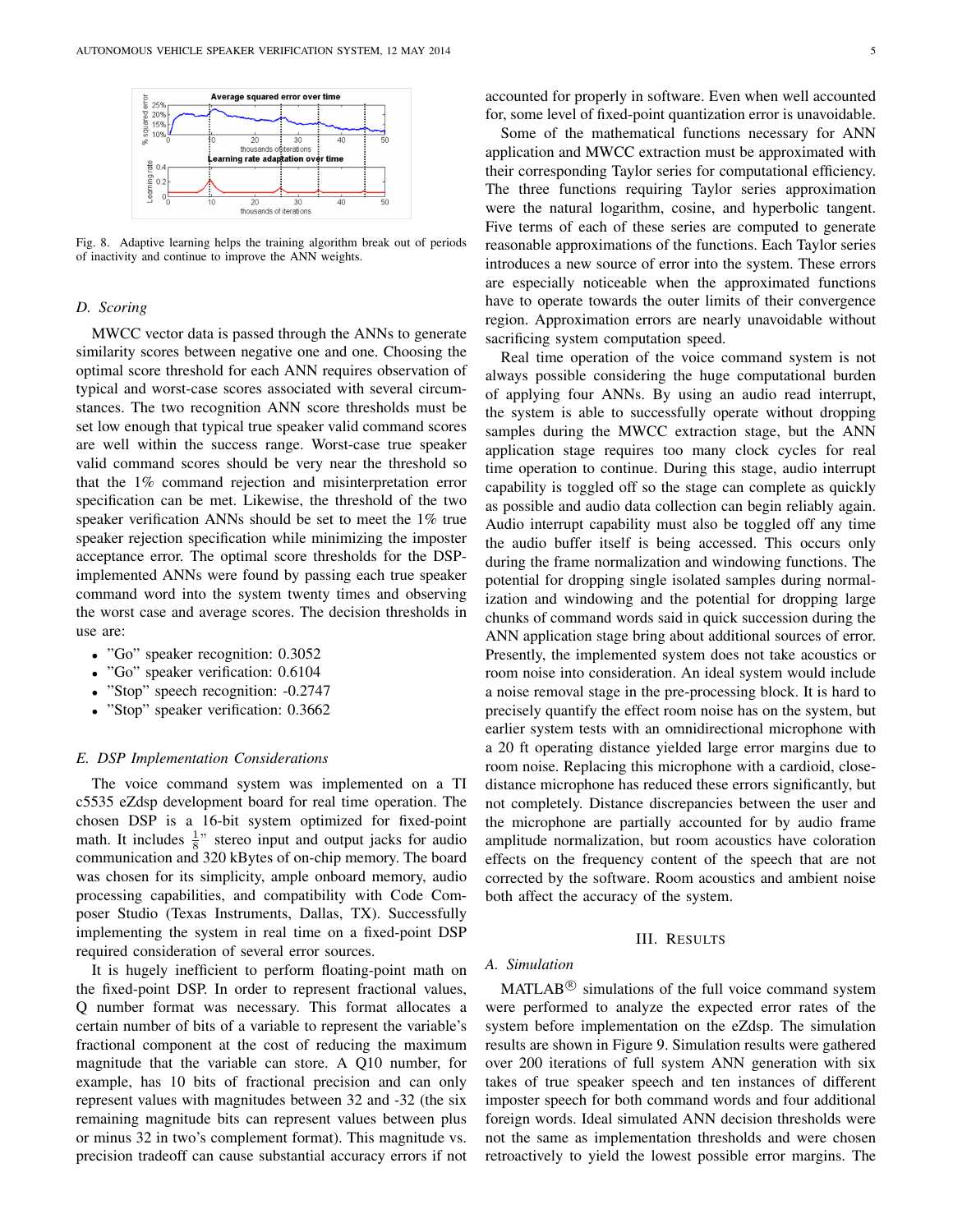

Fig. 9. MATLAB<sup>®</sup> simulation results come close to meeting system specifications.

results presented in Figure 9 show five error categories: true speaker rejection, imposter acceptance, true speaker foreign word acceptance, imposter foreign word acceptance, and mistaken command. The true speaker rejection rate is a rate at which the authorized user's commands are denied. The specified maximum error rate for this section is 1%. Imposter acceptance is the rate at which unauthorized users were permitted to operate the system. The specified preferable maximum error rate for this section is about 2%. True speaker foreign word acceptance is the rate at which the system performed commands when the true speaker said a foreign word instead of a command word. While minimizing this error source would be beneficial to overall system performance, no specification for this error was decided upon. True speaker foreign word acceptance errors can be easily mitigated by incorporating a manual "on/off" switch in the final design so that the system does not accept any commands when the true speaker is not choosing to command the vehicle. Imposter foreign word acceptance is the rate at which the system performed commands when someone other than the true speaker said a foreign word in the vicinity of the microphone. This category reflects the ability of the system to function safely in environments with background conversational noise. While not explicitly specified, the voice command system should be robust enough so that this error source is essentially negligible (below 1%). Mistaken command is the rate at which the system misinterpreted command words spoken by the true speaker as the wrong command word. The specified maximum error rate for this section is 1%.

The simulation results prove that the theory behind the voice command system's operation is valid. However, the observed error rates from this simulation are an estimate of the best case implementation error rates. In practice, the sources of error associated with real time implementation of the system on the DSP should increase the error rates in almost every category. Also, the limited population size of the simulation does not accurately reflect the ultimate conditions of the implemented system and has likely introduced a bias on the observed simulation results.

## *B. Implementation*

A thorough analysis of the functionality of the implemented voice control system was performed to calculate the error margins associated with each of the five possible error categories. The results are shown in Fig. 10. These results were



Fig. 10. Implementation results are generally less accurate than simulation results but still demonstrate the functionality of the system.

gathered by observing the output flag of the voice command system after having the true speaker or an imposter say either command words or foreign words into the microphone. The four ANNs in the system were generated in MATLAB and hard coded into the DSP. The ANNs were trained over one million back-propagation iterations each with training data composed of thirty takes of the true speaker saying each command word, three takes of the true speaker saying each of ten foreign words not sharing any vowel or consonant sounds with either command word, ten takes of six imposters (one female, five male) saying each command word, and one take of each of the six imposters saying each of the ten foreign words. The recognition ANNs were trained only with true speaker data to minimize command misinterpretation and true speaker rejection errors. The verification ANNs were trained only with corresponding command word data to generate a text-dependent system.

True speaker rejection error data was gathered over 160 requests of the true speaker saying both "stop" and "go". Eighty of these requests were performed on the same day that the ANN training data was recorded and the other eighty were performed a day afterwards to observe how day-to-day voice changes affect the system. A total of five out of 160 requests were denied. All five of these denied requests occurred during a "go" command on the day after the ANN was trained.

Imposter acceptance error data was gathered over 120 requests of two imposters saying "stop" and "go". One imposter was male and one was female. A total of six out of 120 requests were accepted. Five of these six occurred during a "stop" command by the female imposter, while one came from a "stop" command by the male imposter. This is moderately surprising, because the true speaker is a male.

True speaker foreign word acceptance error data was gathered over eighty requests of the true speaker saying words that were neither "stop" nor "go". Forty of these requests were made on the ANN training day, and the other forty were made the day after. Twenty of each of the sets of forty requests used monosyllabic request words with different vowel sounds than the ones found in "go" and "stop", while the other twenty used monosyllabic request words that shared their vowel sound with either "go" or "stop". A total of seventeen out of eighty requests were accepted. None of the